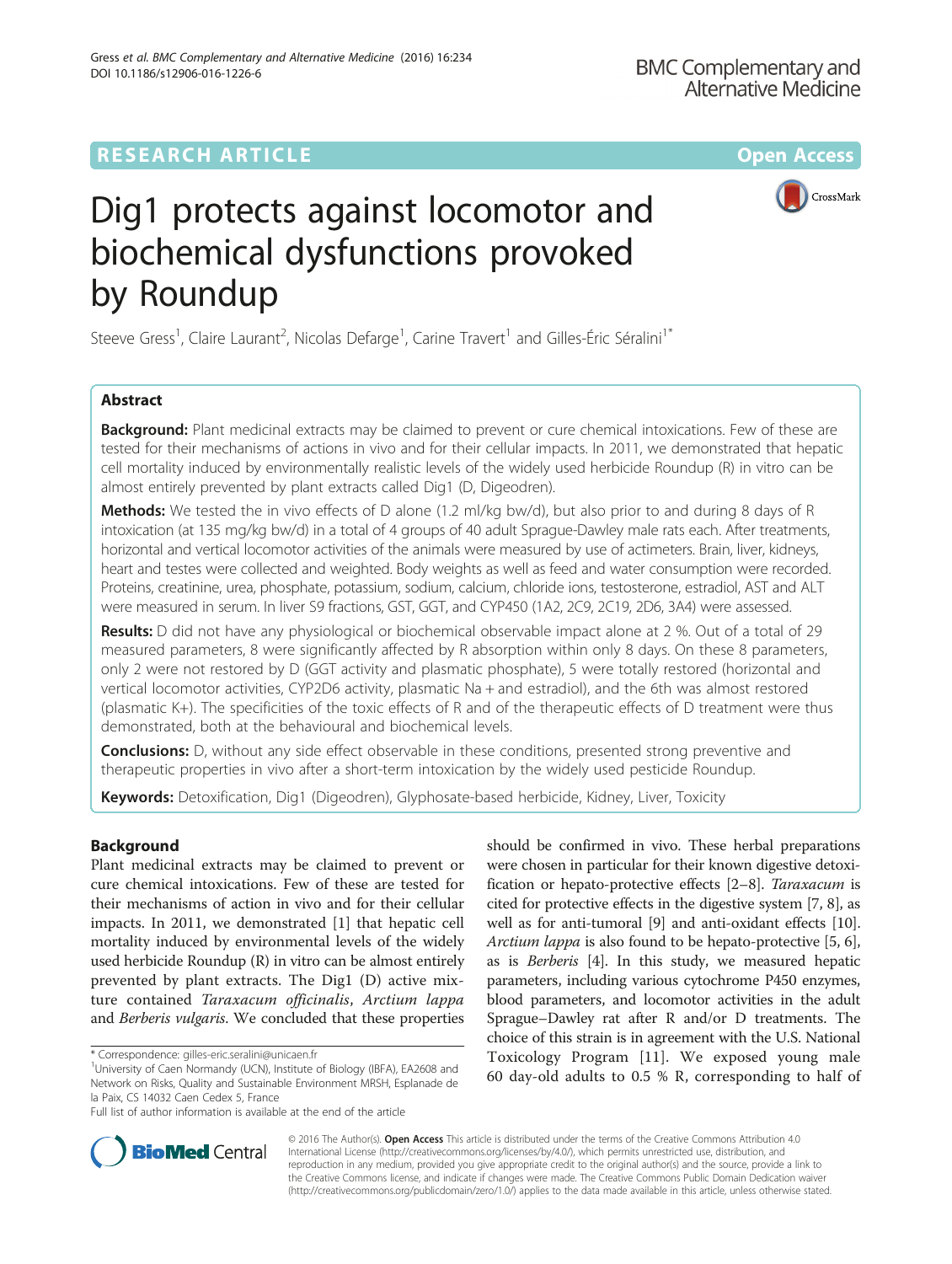<span id="page-1-0"></span>the recommended agricultural dilution, comparable to an herbicidal spray.

Glyphosate-based pesticides, including all R formulations, are the most widely used non-selective herbicides. They are mixtures of glyphosate salts and co-formulants; the latter have been characterized as more toxic than glyphosate alone in various preparations and models [\[12, 13](#page-6-0)]. Glyphosate itself measured as a marker is one of the major surface water pollutants [[14](#page-6-0)] and food contaminants in genetically modified plants, such as in Roundup tolerant soya [[15](#page-6-0)], and is commonly found in human urine [[16](#page-6-0)–[18\]](#page-6-0).

We know that these types of xenobiotics, which include corrosive adjuvants used as co-formulants, have a main endpoint in the liver, which is the major detoxification organ. We have previously demonstrated that very low levels of Roundup (0.1 ppb in tap water) exert endocrine-disrupting effects, such as sex hormone imbalances and hepatorenal toxicities, in mature rats after chronic exposure [\[19\]](#page-6-0). This was subsequently confirmed at a transcriptomic level [[20\]](#page-6-0). We evaluated in this work whether it is possible to prevent R toxicity by D during short-term herbicide absorption, as if the animal were exposed to an agricultural spray. Prevention in vitro appeared to be quite effective at a cellular level, avoiding up to 1/3 or 1/4 of cellular toxic effects of R, when D is administered prior to intoxication. Thus in the present work we chose a protocol starting with D treatment before R exposure.

# Methods

# Animals, ethics and experimental design

Care of animals complied with the recommendations of the Helsinki Declaration, and the study was performed in accordance with the regulations of the official edict of the French Ministry of Agriculture (A14-118-004) and with approval of the ethical committee (CENOMEXA N/01-01-13/01/01-16). In total, 160 male Sprague–Dawley rats (Janvier, Le Genest Saint-Isle, France), weighing 260–280 g, were fed and housed under standard conditions. The animals were maintained at  $22 \pm 3$  °C under controlled humidity (45 to 65 %) and air purity with a 12 h-light/dark cycle, with free access to food (ref. 801151 RM1, Special Diet Services, UK) and water. The animals were randomized upon arrival, divided into 4 groups  $(4 \times 40 \text{ animals}, \text{see Fig. 1 on experimental design})$ and kept in cages for 3 weeks. One was the control group, C; one was the first treated group, R, receiving in drinking water the glyphosate-based herbicide (GBH) Roundup GT Plus (R) diluted at a 0.5 % (recommended agricultural herbicide dilution 1–2 %) in a deionized water suspension (approximately 135 mg/kg body weight/day) for a short period (8 days from postnatal day 60). One other group, D, received Dig1 (D) added at 2 % in drinking water



(1.2 ml/kg body weight/day) between the ages of 53 to 68 days, to test the effect of the detoxification mixture by itself on physiology. The last group,  $D + R$ , received in similar conditions D alone, administered preventatively (days 53–60), and then a mixture of D and R as a treatment during the next 8 days (60–68). The behaviour, blood and organs were then analysed. Animals were euthanized with sodium pentobarbital 125 mg/kg i.p. Biochemical tests were performed on 10 rats/group, while sexual hormones were measured in 20 rats/group. The body weight, water and food consumption were followed every 2 days for one week before the experiment and during the protocol period.

# Chemicals

D is a mixture of diluted organic plant extracts obtained by Sevene Pharma (Monoblet, France) from independent saturating macerates, corresponding to 1/10 of dried plants in a water-alcohol solution of 45 to 55 %. These are afterwards diluted in 70 % alcohol, with Taraxacum officinalis at 100 ppm (part per million), as well as for Arctium lappa, and Berberis vulgaris at 10 ppm. This mixture was previously studied in Gasnier et al. [[1, 2](#page-6-0)]. The glyphosate-based herbicide (GBH) used was Roundup GT Plus (approval 202448, Monsanto), a commercial formulation composed of 607 g/L isopropylamine salt of glyphosate, equivalent to 450 g/L glyphosate acid, and formulants.

# Assessment of spontaneous locomotor activity by infrared photocell-based detection

In total, 24 animals per group were tested in the actimeters by the end of the treatment, according to methodologies detailed in Lynch et al. [[21\]](#page-6-0). Briefly, before each session, the actimeters (Imetronic Neurosciences, Pessac, France) were checked for the correspondence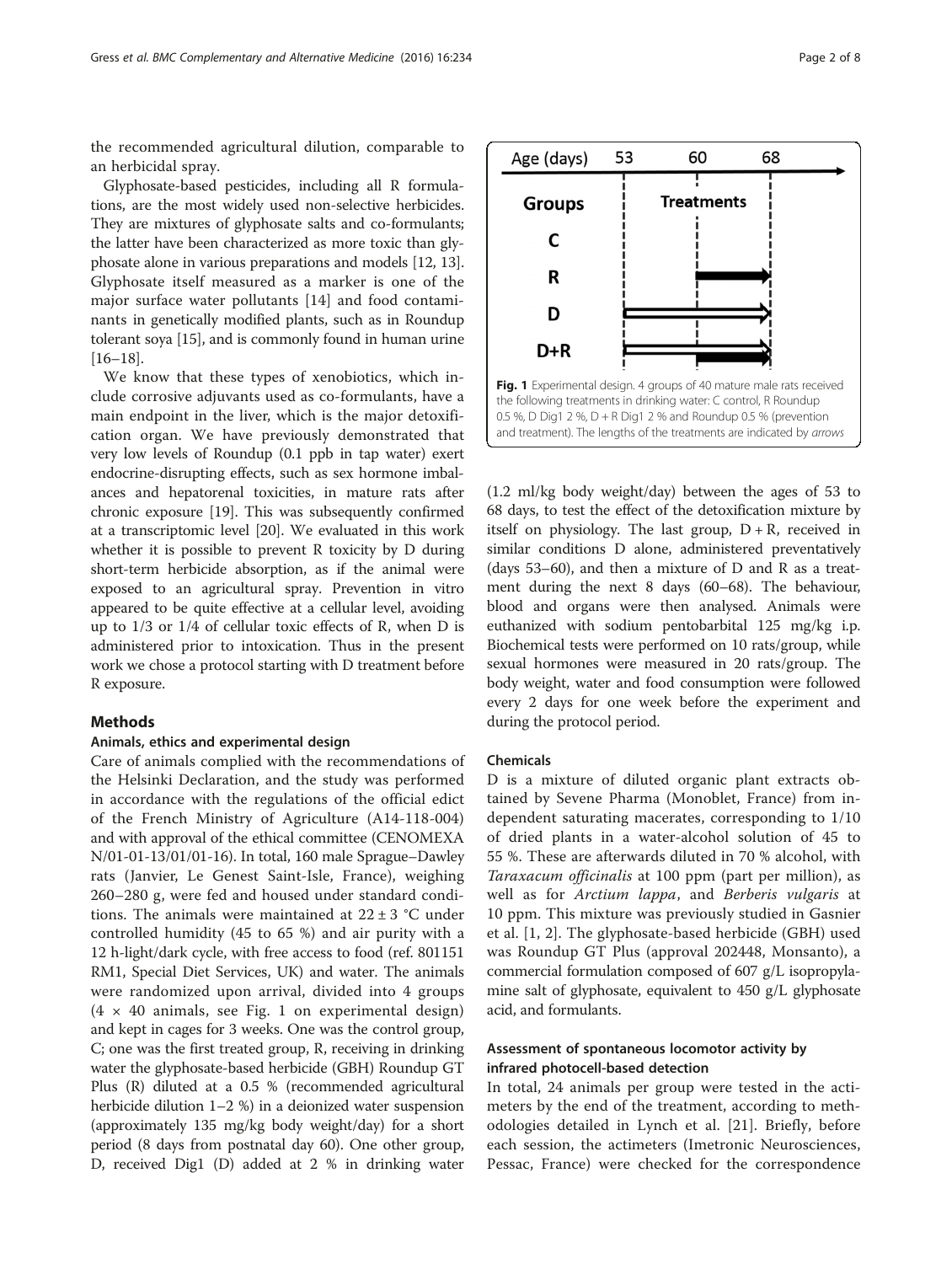between the number of manual infrared beam breaks and their recording. At the beginning of the activity test, the animals were individually placed into covered Plexiglas cages (38  $\times$  24  $\times$  21 cm international standards) inside a darkened enclosure containing 8 cages. Each cage was equipped with 4 infrared photocell units: 2 at each end of the cage and 3 cm above the bottom in order to assess movements within the horizontal plane, namely front and rear activities and back and forth shuttles, the sum of them being the horizontal activity. Then 10 additional photocell units placed 20 cm above the cage bottom at regular intervals allowed assessment of the vertical activity (rearing behaviour). The sum of these (total) was calculated. Each cage is connected to silent electronic counters (actimeters) and both horizontal and vertical activities were recorded by computer over a 30-min period at night.

# Organs and biochemical analyses

Brain, liver, kidneys, heart and testes were collected, weighted, and then stored at −80 °C. Samples of 10 mL of blood per animal were taken and stored at −20 °C. The blood samples were used to quantify proteins, creatinine, urea, phosphorus, potassium, sodium, calcium, chloride content and aspartate aminotransferase (AST), alanine aminotransferase (ALT) activities using the qualified Cobas Mira biochemistry analyser (4 M, France) according to the methods cited below. Creatinine was quantified using Jaffe procedure, urea by an enzymatic method based on Talke and Schubert reaction [\[22](#page-6-0)], calcium by photometry assay using metallo-chromogen Arsenazo III, and chloride by photometry assay using mercuric thiocyanate. Sodium level was determined via an enzymatic test by dosing of sodium dependent β-galactosidase activity with o-nitrophenyl-β-D-galactopyranoside as substrate. Potassium level was determined via an enzymatic test of potassium-dependent pyruvate kinase activity, using phosphoenolpyruvate as substrate. Inorganic phosphate was measured according to Daly and Ertinghausen [[23](#page-6-0)] by a direct method quantifying unreduced phosphomolybdate heteropolyacid at 340 nm. ALT activity was determined by the method described by Wrobleski and LaDue [\[24\]](#page-6-0) and optimized by Henri et al. [[25](#page-6-0)] and Bergmeyer et al. [[26](#page-6-0)], AST measurement was described by Karmen et al. [[27](#page-6-0)], and optimized by Henri et al. [\[25\]](#page-6-0).

S9 fractions from liver samples allowed assays of CYP450 activity, as well as of glutathione S-transferase (GST) and gamma-glutamyl transpeptidase (GGT). The CYP450 activities (1A2, 2C9; 2C19, 2D6 and 3A4) were evaluated by measuring the formation of specific CYPdependent products (respectively acetaminophen, 4– hydroxydiclofenac, 4-hydroxymephenytoin, dextrorphan, 6β-hydroxytestosterone) following the addition of specific probes substrates (respectively phenacetin, diclofenac, S-mephenytoin, dextromethorphan and testosterone). These specific metabolites were analysed by reversephase liquid chromatography followed by electrospray ionization (ESI) in the positive mode and tandem mass spectrometry (MS/MS) detection. The GGT and GST activities were evaluated by kinetic assays. The GGT catalyses the transfer of the  $\gamma$ -glutamyl group from the substrate γ-glutamyl-3-carboxy-4-nitroanilide to glycylglycine, yielding 5-amino-2-nitrobenzoate. The change in absorbance at 405 nm is due to the formation of 5 amino-2-nitrobenzoate and is directly proportional to the GGT activity in the sample. Experiments were conducted in duplicate per rat liver S9 fraction, and the optical density was measured every 30 s during 20 min at 405 nm. GST catalyses the conjugation of reduced Lglutathione (GSH) to 1-chloro-2,4-dinitrobenzene substrate through the thiol group of the glutathione. The reaction product, GS-DNB conjugate, absorbs at 340 nm. The increase in the absorption is directly proportional to the GST activity in tested samples. Experiments were conducted in duplicate per rat liver S9 fraction, and the optical density was measured every 30 s during a period of 90 s at 340 nm.

Testosterone was measured using a colorimetric competitive immunoassay kit (EIA kit, Enzo, Villeurbanne, France). This assay is based on the competition between testosterone in the standard or the serum sample and a testosterone-alkaline phosphatase conjugate for limited amount of testosterone antiserum. The limit of detection is 5.67 pg/mL. The specificity of this assay is 100 % for testosterone and 14.6 % for 19 hydroxytestosterone. Samples were tested in duplicate and their concentrations were determined by comparing their respective absorbance values read at 405 nm, with those obtained for the reference standards plotted on a standard curve.

17β estradiol was measured using an enzyme-linked immunosorbent assay (17β estradiol high sensitivity ELISA kit, Enzo, Villeurbanne, France). This assay is based on the competition between 17β estradiol in the standard or the serum sample and a 17β estradiol-alkaline phosphatase conjugate for limited amount of 17β estradiol antiserum. The detection limit is 14.0 pg/mL. The specificity of this assay is 100 % for 17β estradiol and 17.8 % for estrone. Steroids in the serum samples were extracted with diethyl ether (5:1; v/v). Organic phases were dried down using a speed-vacuum dry for 2–3 h. Samples were then rehydrated at room temperature in an assay buffer and tested in duplicate. Their concentrations of 17β estradiol were determined by comparing their respective absorbance values, read at 405 nm, with those obtained for the reference standards plotted on a standard curve.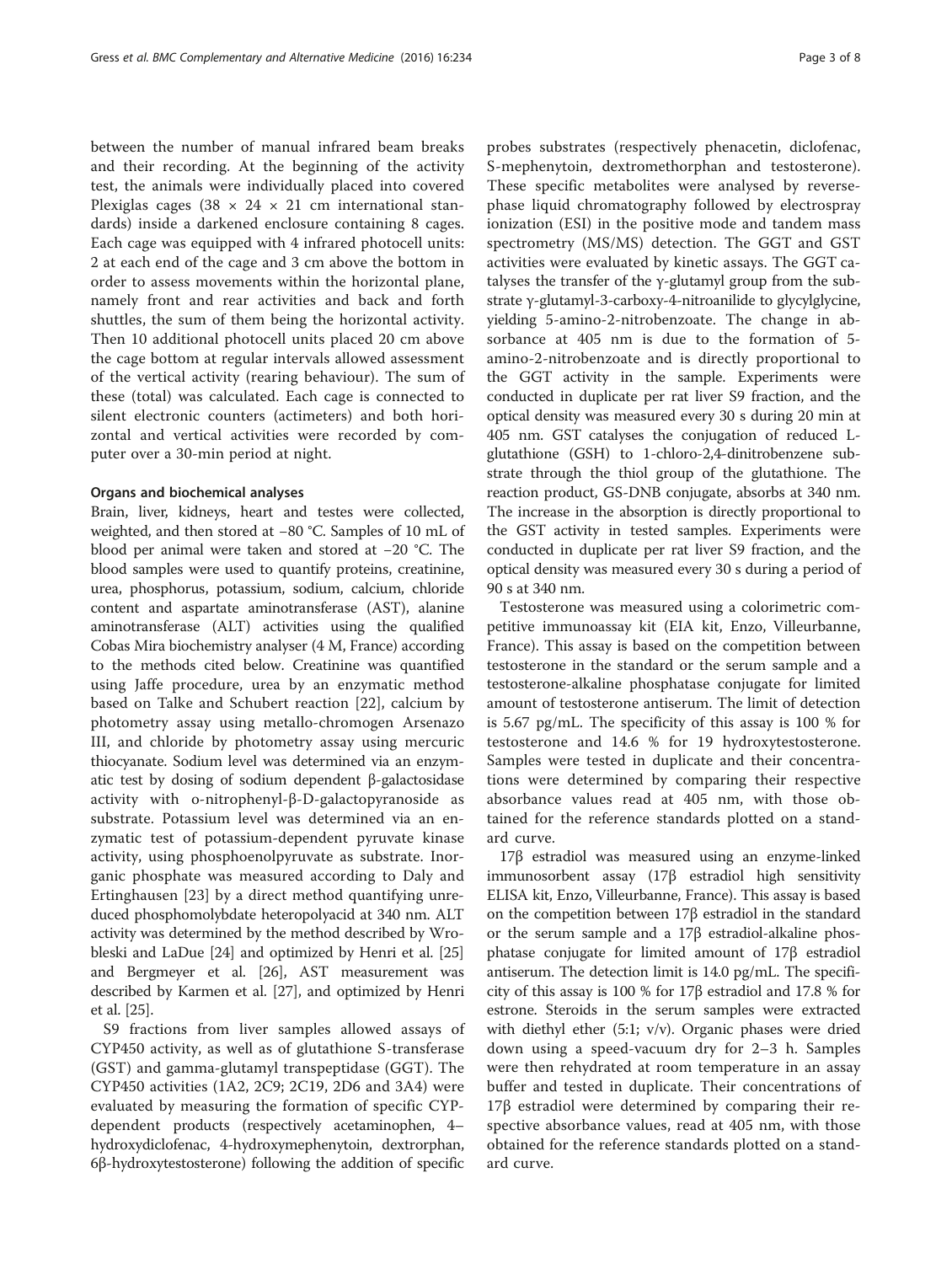# Statistical analyses

All data were presented as the mean ± standard error of the mean (SEM) in scatter plots. Statistics were performed using GraphPad Prism 5 (GraphPad software, La Jolla, USA) software. Data were checked for Gaussian distribution by a Shapiro test and for homoscedasticity (Barlett's test). In cases where these 2 conditions were met, the multiple comparisons test was an ANOVA followed by Bonferroni post-hoc test. In the other cases, statistical differences were determined by a nonparametric Kruskal-Wallis test followed by a Dunn's post hoc test for multiple comparisons. Significant levels were reported with  $p < 0.05$  (\*),  $p < 0.01$  (\*\*) and  $p < 0.001$  (\*\*\*).

# Results

Among all parameters measured, only significant ones are reported below. In particular, no significant difference in food or water consumption was observed between the groups. Similarly, the body weights regularly and normally increased from arrival in the experimental environment to a mean of  $570 \pm 23$  g after treatment.

# Locomotor activity

As a general behaviour indication, the total locomotor activity (Fig. 2a) was significantly reduced in animals treated for only 8 days with R at 0.5 % (−33 %;  $p < 0.05$ ). Both horizontal activity (−30 %;  $p < 0.05$ , Fig. 2b) and rearing or vertical behavior (−37 %;  $p < 0.01$ , Fig. 2c) were reduced similarly by the herbicide absorption (Fig. 2a, b, c). In contrast, no significant change in locomotor activity was noticed in animals receiving D, in comparison to controls. When animals were co-exposed to D and R, animals recovered normal horizontal and vertical locomotor activities. The therapeutic effect in comparison to R alone was very significant (+56 %,  $p < 0.001$ ) for total activity,  $+46 \%$ ,  $p < 0.01$  for horizontal activity, +112 %,  $p < 0.001$  for rearing behavior).

# Organ weights and biochemical analyses

No significant changes were observed at this level except those described below. In any case, D alone had an effect in comparison to controls.

# Liver parameters

R treatment decreased CYP2D6 activities (−25 %, p < 0.05, Fig. [3a\)](#page-4-0) and GGT (−48 %, p < 0.001, Fig. [3b](#page-4-0)). These inhibitions were restored only for CYP2D6 with D added in prevention and co-treatment  $(+18 %, p < 0.05, one-tailed)$ t-test). GGT was not affected by D.

# Kidney parameters

R treatment increased serum  $Na + (+7.8 %, p < 0.001,$ Fig. [4a](#page-4-0)), and decreased K+  $(-7.4 %, p < 0.001, Fig. 4b)$  $(-7.4 %, p < 0.001, Fig. 4b)$  $(-7.4 %, p < 0.001, Fig. 4b)$ and phosphate (-25 %,  $p < 0.001$ , Fig. [4c\)](#page-4-0). D had a tendency to re-equilibrate plasmatic  $Na + and K +$ , though not totally, but D did not affect the phosphate imbalance provoked by R.

# Sex hormone levels

R treatment decreased estradiol (−6.7 %, p < 0.05, Fig. [5](#page-5-0)) but not testosterone levels. The low plasmatic estradiol decrease was compensated by D  $(+5.3 \, \%, \, p < 0.05, \, \text{one-}$ tailed  $t$ -test) up to control levels.

# **Discussion**

On a total of 29 parameters measured in this study and described in materials and methods, 8 were significantly affected by R absorption in 8 days only. Out of these 8 parameters, only 2 were not restored by D (liver GGT activity and plasmatic phosphate). Indeed, 5 were totally restored (horizontal and vertical locomotor activities, liver CYP2D6 activity, plasmatic Na+, estradiol, and the 6th almost (plasmatic  $K+$ ). This demonstrates the specificity of the toxic effect of R and of the treatment on precise parameters, both at a biochemical and behavioural level. Moreover, D by itself did not have any

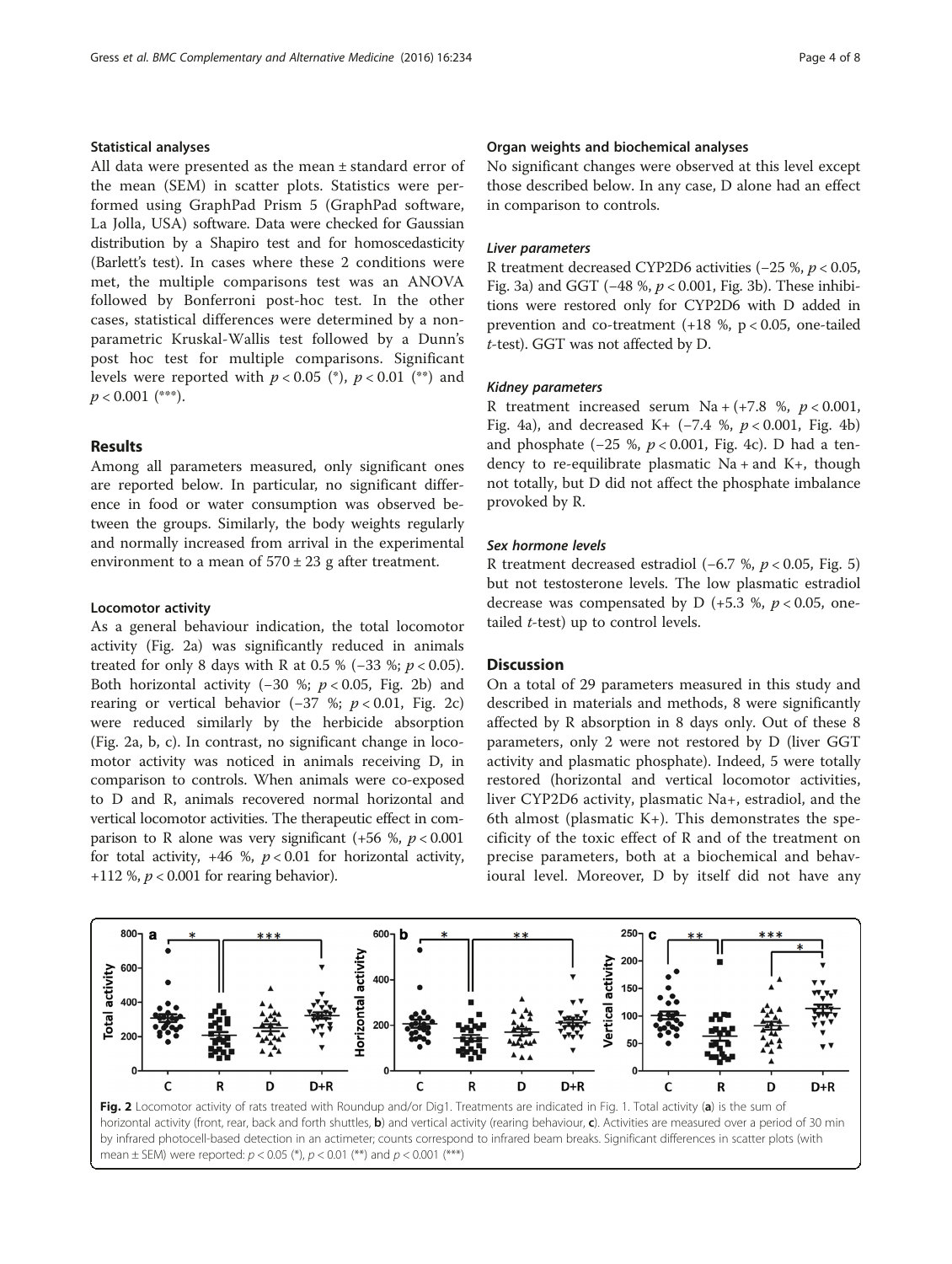<span id="page-4-0"></span>

observable physiological or biochemical impact at 2 %, on all parameters measured, confirming findings in vitro [\[1, 2](#page-6-0)].

Locomotor activity assessment by actimeters is useful and validated for a global evaluation of the toxicological effect [[21\]](#page-6-0). Rapid changes in behaviour reflect the impact of chemicals on various physiological functions and the general health status. As an example, pollutants and specifically pesticides may induce neurological and behavioural disturbances [\[28](#page-6-0)–[31](#page-6-0)], including depression [[32\]](#page-6-0), or longer-term degenerative diseases like Parkinson's or Alzheimer's pathologies [[33](#page-6-0), [34](#page-6-0)]. In this experiment, R reduced significantly and importantly (−33 %) both the horizontal and rearing movements. When these animals were treated with D before (for prevention) and during the 8-day intoxication with R, locomotor activities were restored to control values. This trend was consistent across the other affected parameters. R could have impacted neurotransmission, since it has been shown to be a dopamine inhibitor in male rats, leading to hypoactivity [[35](#page-6-0)]. R is an aromatase inhibitor [[36](#page-6-0)] and an endocrine disruptor [[19](#page-6-0)], aromatase being the enzyme that synthesizes estrogens. Endocrine disruptors like synthetic estrogens may be also nervous system disruptors [[37](#page-6-0)]; thus they may impinge on the metabolism and binding of dopamine, the neurotransmitter stimulating exploratory behaviour [[38\]](#page-6-0). In other models, aromatase inhibitors are known to modulate the dopaminergic system [\[39](#page-6-0)]. The restoration by D of R-induced dopamine inhibition could be explained by the fact that berberine (in Berberis vulgaris) prevents nigrostriatal dopaminergic neuronal loss in mice [[40](#page-6-0)].

Another target of toxicity may be the heart and other muscles, which present contraction difficulties after R treatment; this could explain the locomotor mitigations. R impacted cardiac excitability in the rat ventricular myocardium [\[41\]](#page-6-0), which is modulated by the Na+/K+ balance. The latter has been modified in the plasma in this work (see below). In fact, glyphosate-based herbicides such as R potently affect the cardiovascular system in mammals [[42](#page-6-0)]. Arctigenin present in D (in *Arctium lappa*) activates muscle uptake of glucose [[43](#page-6-0)], which could restore the locomotor activity. Berbamine (in Berberis vulgaris) may modulate myocardial contractility [\[44\]](#page-7-0). Taraxacum offici-nalis has some anti-fatigue properties [[45](#page-7-0)]. The kidney itself in the adult [[19\]](#page-6-0), as well as renal embryonic cells [[1,](#page-6-0) [46\]](#page-7-0), are sensitive to R toxicity. Renal dysfunction is



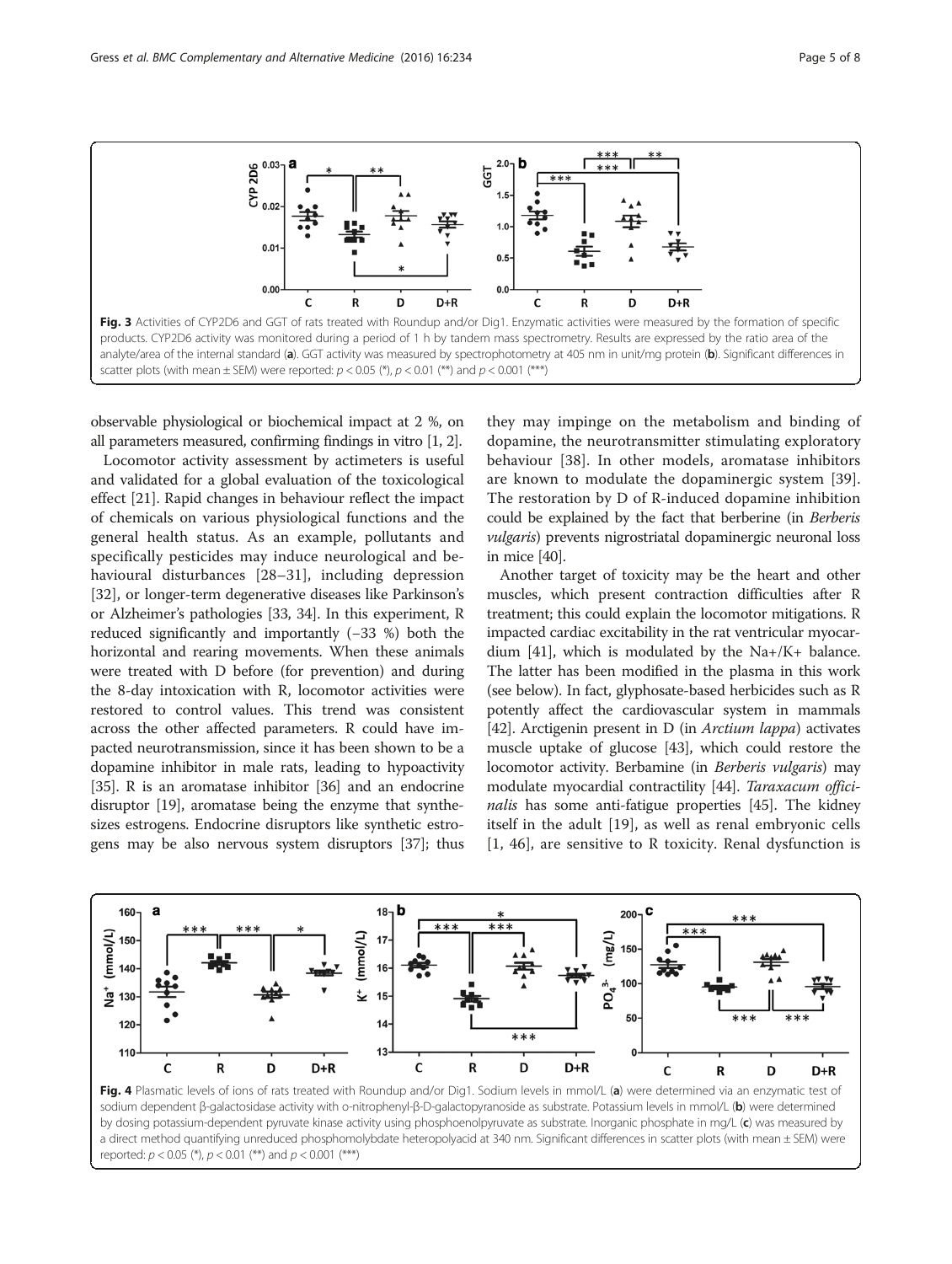also able to affect the general behavior. The protection of kidney cells by D has been previously documented [[1, 2](#page-6-0)].

CYP2D6 is the major cytochrome P450, among the 5 measured in this work, which is modulated by an R specific inhibition. It is expressed in the liver and central nervous system, and is one of the most important enzymes in xenobiotic metabolism and neurosteroids [[47\]](#page-7-0). It may be inhibited by pesticides [\[48](#page-7-0)] and only a few substances are known to increase or restore its levels, as D was demonstrated to do in this work. This effect has not been observed for D before. Interestingly, GGT, which is used in the detoxification of some xenobiotics, is also inhibited by R but not restored by D, showing the specificity of the treatment effect.

For plasmatic ions, R induces a Na+/K+ imbalance with an equivalent increase in Na + and decrease in K+ (around 7–8 % for both). This reflects a possible kidney injury, already noticed for R [\[19](#page-6-0)] and confirmed by a phosphate loss. The compensation effect is again detected for D at the Na+/K+ level, but not for phosphates. In general, polyphenolic compounds present in D are considered liver or kidney protective [[49](#page-7-0)–[51\]](#page-7-0). For instance, berberine in D protects renal proximal tubular cells from mitochondrial stress and apoptosis [[52](#page-7-0)], which are known to be induced by R [\[46\]](#page-7-0).

A plasmatic decrease in estradiol by R in this work confirms the aromatase inhibition provoked by R. There is less testosterone synthesis observed in testicular rat cells after R treatment [[53\]](#page-7-0). The plasmatic decrease of this aromatase substrate could also disturb estradiol production and have an impact on the androgen/estrogen balance essential for reproduction. In vivo the testicular aromatase inhibition was demonstrated after 8 days of R toxicity [\[54\]](#page-7-0). Berberine (in Berberis vulgaris) may modulate

estradiol production through 17b-HSD enhancement [[55](#page-7-0)]; this could explain the compensatory effect observed after D treatment.

# Conclusion

This is a first demonstration of a Dig1 protective effect in vivo after intoxication by a major pesticide. This study can be supplemented by testing other concentrations of Dig1 and multiple brain, nervous, cardiac, hepatic and renal parameters, but also after longer intoxications by Roundup (R) and for other pollutants. Our results evidence the reversal, by specific plant extracts, of some of the adverse effects provoked by R, especially on general health, as measured by locomotor activity. Most biochemical disturbances due to R were also reversed by Dig 1 administered prior and together with R.

# Additional file

[Additional file 1:](dx.doi.org/10.1186/s12906-016-1226-6) Raw data for locomotor activity and biochemical parameters of rats treated with Roundup (R), Dig1 (D), Dig1+Roundup (D +R) in comaprison to controls (C). Excel sheet1: front activity (in counts); 2: rear activity (in counts); 3: sum "front+rear" (in counts); 4: shuttles back and forth (in counts); 5: horizontal activity (sum "front+rear+shuttles back and forth", in counts); 6: vertical activity or rearing behavior (in counts); 7: total locomotor activity (sum "horizontal+vertical" activities); 8: CYP2D6 activity in liver S9 fraction (difference between T1h and T0 of the ratio "area of the analyte/area of the internal standard" x 100); 9: GGT activity (U/mg protein) in liver S9 fraction; 10: sodium plasmatic level (mmol/L); 11: potassium plasmatic level (mmol/L); 12: inorganic phosphate plasmatic level (mg/L); 13: estradiol plasmatic level (pg/mL). (XLSX 29 kb)

#### Abbreviations

ALT, alanine aminotransferase; AST, aspartate aminotransferase; bw, body weight; CYP, cytochrome P450; d, day; D, Dig1, Digeodren; ELISA, enzyme linked immunosorbent assay; ESI, electrospray ionization; GBH, glyphosate-based herbicides; GGT, gamma-glutamyl transpeptidase; GS-DNB, glutathione-dinitrobenzene; GSH, L-glutathione; GST, glutathione S-transferase; MS/MS, tandem mass spectrometry; ppb, part per billion; R, Roundup; SEM, standard error of the mean

#### Acknowledgements

The authors wish to thank the funding sources, Dr. Joël Spiroux de Vendômois, President of CRIIGEN, and Frédérique Hilary for assistance.

# Funding

Sevene Pharma, together with the University of Caen, Alibio Institute, Ekibio and Denis Guichard Foundations and CRIIGEN supported the work.

#### Availability of data and materials

The dataset supporting the conclusions of this article is included within the article (and its Additional file 1).

#### Authors' contributions

SG carried out the study, CL participated in Dig 1 conception and discussions, CT helped for hormonal measurement, ND performed the statistical analyses, draw the figures and participated in the preparation of the manuscript. GES conceived the study, designed the work and directed the preparation of the manuscript. All authors read and approved the final manuscript.

#### Competing interests

The authors declare that they have no competing interests. The development of Dig1 by Sevene Pharma was performed completely independently of its assessment. The scientists from the University of Caen Normandy in charge of the assessment of the xenobiotic effect of R and the

<span id="page-5-0"></span>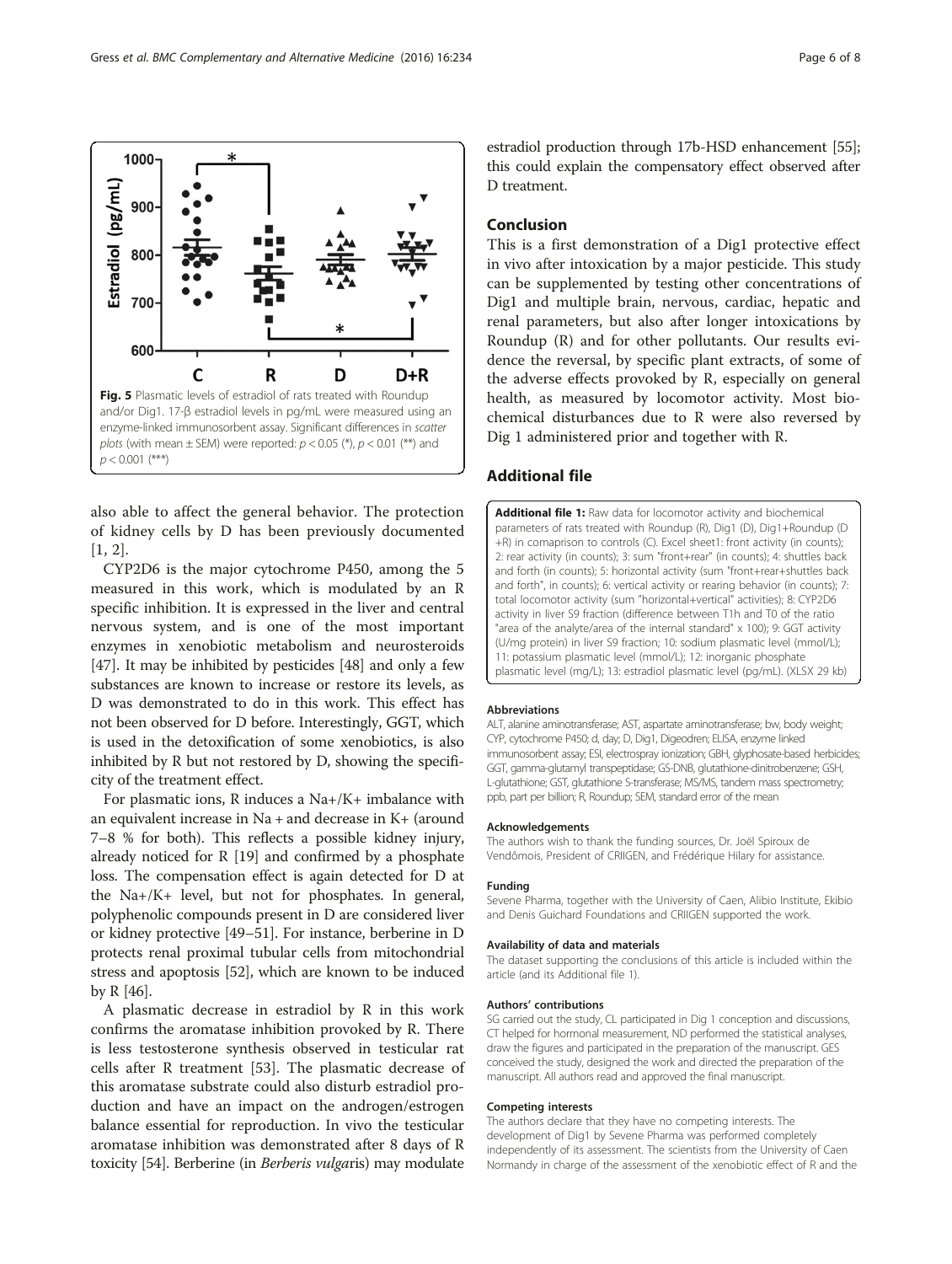<span id="page-6-0"></span>effects of the plant extracts declare no financial or other interests in the commercial development of this product.

#### Consent for publication

Not applicable.

# Ethics approval and consent to participate

Care of animals complied with the recommendations of the Helsinki Declaration, and the study was performed in accordance with the regulations of the official edict of the French Ministry of Agriculture (A14-118-004) and with approval of the ethical committee (CENOMEXA N/01-01-13/01/01-16).

# Author details

<sup>1</sup>University of Caen Normandy (UCN), Institute of Biology (IBFA), EA2608 and Network on Risks, Quality and Sustainable Environment MRSH, Esplanade de la Paix, CS 14032 Caen Cedex 5, France. <sup>2</sup>Sevene Pharma, Mazet Pailhès, 30170 Monoblet, France.

# Received: 25 February 2016 Accepted: 15 July 2016 Published online: 22 July 2016

#### References

- Gasnier C, Laurant C, Decroix-Laporte C, Mesnage R, Clair E, Travert C, et al. Defined plant extracts can protect human cells against combined xenobiotic effects. J Occup Med Toxicol. 2011;6(1):3–12.
- 2. Gasnier C, Benachour N, Clair E, Travert C, Langlois F, Laurant C, et al. Dig1 protects against cell death provoked by glyphosate-based herbicides in human liver cell lines. J Occup Med Toxicol. 2010;5(1):29–41.
- 3. Fukuda K, Hibiya Y, Mutoh M, Koshiji M, Akao S, Fujiwara H. Inhibition of activator protein 1 activity by berberine in human hepatoma cells. Planta Med. 1999;65(4):381–3.
- 4. Janbaz KH, Gilani AH. Studies on preventive and curative effects of berberine on chemical-induced hepatotoxicity in rodents. Fitoterapia. 2000;71(1):25–33.
- Lin SC, Chung TC, Lin CC, Ueng TH, Lin YH, Lin SY, et al. Hepatoprotective effects of Arctium lappa on carbon tetrachloride- and acetaminopheninduced liver damage. Am J Chinese Med. 2000;28(2):163–73.
- 6. Lin SC, Lin CH, Lin CC, Lin YH, Chen CF, Chen IC, et al. Hepatoprotective effects of Arctium lappa Linne on liver injuries induced by chronic ethanol consumption and potentiated by carbon tetrachloride. J Biomed Science. 2002;9(5):401–9.
- 7. Trojanova I, Rada V, Kokoska L, Vlkova E. The bifidogenic effect of Taraxacum officinale root. Fitoterapia. 2004;75(7–8):760–3.
- 8. Seo SW, Koo HN, An HJ, Kwon KB, Lim BC, Seo EA, et al. Taraxacum officinale protects against cholecystokinin-induced acute pancreatitis in rats. World J Gastroenterol. 2005;11(4):597–9.
- 9. Koo HN, Hong SH, Song BK, Kim CH, Yoo YH, Kim HM. Taraxacum officinale induces cytotoxicity through TNF-alpha and IL-1alpha secretion in Hep G2 cells. Life Sci. 2004;74(9):1149–57.
- 10. Hu C, Kitts DD. Dandelion (Taraxacum officinale) flower extract suppresses both reactive oxygen species and nitric oxide and prevents lipid oxidation in vitro. Int J Phytother Phytopharm. 2005;12(8):588–97.
- 11. King-Herbert AP, Sills RC, Bucher JR. Commentary: update on animal models for NTP studies. Tox Path. 2010;38(1):180–1.
- 12. Mesnage R, Bernay B, Seralini GE. Ethoxylated adjuvants of glyphosatebased herbicides are active principles of human cell toxicity. Toxicology. 2013;313(2–3):122–8.
- 13. Mesnage R, Defarge N, Spiroux de Vendomois J, Seralini GE. Potential toxic effects of glyphosate and its commercial formulations below regulatory limits. Food Chem Tox. 2015;84:133–53.
- 14. ANSES. Evaluation des risques liés aux résidus de pesticides dans l'eau de distribution. 2013;9:1–215.
- 15. Bohn T, Cuhra M, Traavik T, Sanden M, Fagan J, Primicerio R. Compositional differences in soybeans on the market: glyphosate accumulates in Roundup Ready GM soybeans. Food Chem. 2014;153:207–15.
- 16. Curwin BD, Hein MJ, Sanderson WT, Striley C, Heederik D, Kromhout H, et al. Urinary pesticide concentrations among children, mothers and fathers living in farm and non-farm households in iowa. Ann Occup Hyg. 2007;51(1):53–65.
- 17. Acquavella JF, Alexander BH, Mandel JS, Gustin C, Baker B, Chapman P, et al. Glyphosate biomonitoring for farmers and their families: results from the Farm Family Exposure Study. Environ Health Perspect. 2004;112(3):321–6.
- 18. Niemann L, Sieke C, Pfeil R, Solecki R. A critical review of glyphosate findings in human urine samples and comparison with the exposure of operators and consumers. J Verbr Lebensm. 2015;10:3–12.
- 19. Seralini G-E, Clair E, Mesnage R, Gress S, Defarge N, Malatesta M, et al. Republished study: long-term toxicity of a Roundup herbicide and a Rounduptolerant genetically modified maize. Environ Sci Europe. 2014;26(1):14–30.
- 20. Mesnage R, Arno M, Costanzo M, Malatesta M, Seralini GE, Antoniou MN. Transcriptome profile analysis reflects rat liver and kidney damage following chronic ultra-low dose Roundup exposure. Environ Health. 2015;14:70–83.
- 21. Lynch 3rd JJ, Castagne V, Moser PC, Mittelstadt SW. Comparison of methods for the assessment of locomotor activity in rodent safety pharmacology studies. J Pharm Tox Methods. 2011;64(1):74–80.
- 22. Talke H, Schubert GE. Enzymatic urea determination in the blood and serum in the warburg optical test. Klin Wochenschrift. 1965;43:174–5.
- 23. Daly JA, Ertingshausen G. Direct method for determining inorganic phosphate in serum with the "CentrifiChem". Clin Chem. 1972;18(3):263–5.
- 24. Wroblewski F, Ladue JS. Serum glutamic pyruvic transaminase in cardiac with hepatic disease. Proc Soc Exp Biol Med. 1956;91(4):569–71.
- 25. Henry RJ, Chiamori N, Golub OJ, Berkman S. Revised spectrophotometric methods for the determination of glutamic-oxalacetic transaminase, glutamic-pyruvic transaminase, and lactic acid dehydrogenase. Am J Clin Pathol. 1960;34:381–98.
- 26. Bergmeyer HU, Scheibe P, Wahlefeld AW. Optimization of methods for aspartate aminotransferase and alanine aminotransferase. Clin Chem. 1978;24(1):58–73.
- Karmen A, Wroblewski F, Ladue JS. Transaminase activity in human blood. J Clin Invest. 1955;34(1):126–31.
- 28. Schantz SL, Widholm JJ. Cognitive effects of endocrine-disrupting chemicals in animals. Environ Health Perspect. 2001;109(12):1197–206.
- 29. Homychova M, Frantik E, Kubat J, Formanek J. Neurotoxicity profile of supermethrin, a new pyrethroid insecticide. Cent Eur J Public Health. 1995;3(4):210–8.
- 30. Guillette EA, Meza MM, Aquilar MG, Soto AD, Garcia IE. An anthropological approach to the evaluation of preschool children exposed to pesticides in Mexico. Environ Health Perspect. 1998;106(6):347–53.
- 31. Shelton JF, Geraghty EM, Tancredi DJ, Delwiche LD, Schmidt RJ, Ritz B, et al. Neurodevelopmental disorders and prenatal residential proximity to agricultural pesticides: the CHARGE study. Environ Health Perspect. 2014; 122(10):1103–9.
- 32. Phillips KF, Deshpande LS. Repeated low-dose organophosphate DFP exposure leads to the development of depression and cognitive impairment in a rat model of Gulf War Illness. Neurotoxicology. 2015;52(1):127–33.
- 33. Blanc-Lapierre A, Bouvier G, Garrigou A, Canal-Raffin M, Raherison C, Brochard P, et al. Chronic central nervous system effects of pesticides: stateof-the-art. Rev Epidemiol Sante Publique. 2012;60(5):389–400.
- 34. Baltazar MT, Dinis-Oliveira RJ, de Lourdes BM, Tsatsakis AM, Duarte JA, Carvalho F. Pesticides exposure as etiological factors of Parkinson's disease and other neurodegenerative diseases–a mechanistic approach. Toxicol letters. 2014;230(2):85–103.
- 35. Hernandez-Plata I, Giordano M, Diaz-Munoz M, Rodriguez VM. The herbicide glyphosate causes behavioral changes and alterations in dopaminergic markers in male Sprague-Dawley rat. Neurotoxicology. 2015;46:79–91.
- 36. Richard S, Moslemi S, Sipahutar H, Benachour N, Seralini GE. Differential effects of glyphosate and roundup on human placental cells and aromatase. Environ Health Perspect. 2005;113(6):716–20.
- 37. Séralini GE. Why glyphosate is not the issue with Roundup. A short overview of 30 years of our research. J Biol Phys Chem. 2015;15(3):111–9.
- 38. Blanco NJ, Love BC, Cooper JA, McGeary JE, Knopik VS, Maddox WT. A frontal dopamine system for reflective exploratory behavior. Neurobiol Learn Memory. 2015;123:84–91.
- 39. Baillien M, Balthazart J. A direct dopaminergic control of aromatase activity in the quail preoptic area. J Steroid Biochem Mol Biol. 1997;63(1–3):99–113.
- 40. Kim M, Cho KH, Shin MS, Lee JM, Cho HS, Kim CJ, et al. Berberine prevents nigrostriatal dopaminergic neuronal loss and suppresses hippocampal apoptosis in mice with Parkinson's disease. Int J Mol Med. 2014;33(4):870–8.
- 41. Gress S, Lemoine S, Puddu PE, Seralini GE, Rouet R. Cardiotoxic Electrophysiological Effects of the Herbicide Roundup ((R)) in Rat and Rabbit Ventricular Myocardium In Vitro. Cardiov Tox. 2015;15(4):324–35.
- 42. Gress S, Lemoine S, Seralini GE, Puddu PE. Glyphosate-based herbicides potently affect cardiovascular system in mammals: review of the literature. Cardiov Tox. 2015;15(2):117–26.
- 43. Miele C, Beguinot F. New expectations from the well-known medicinal properties of Arctium lappa. Diabetologia. 2012;55(5):1244–6.